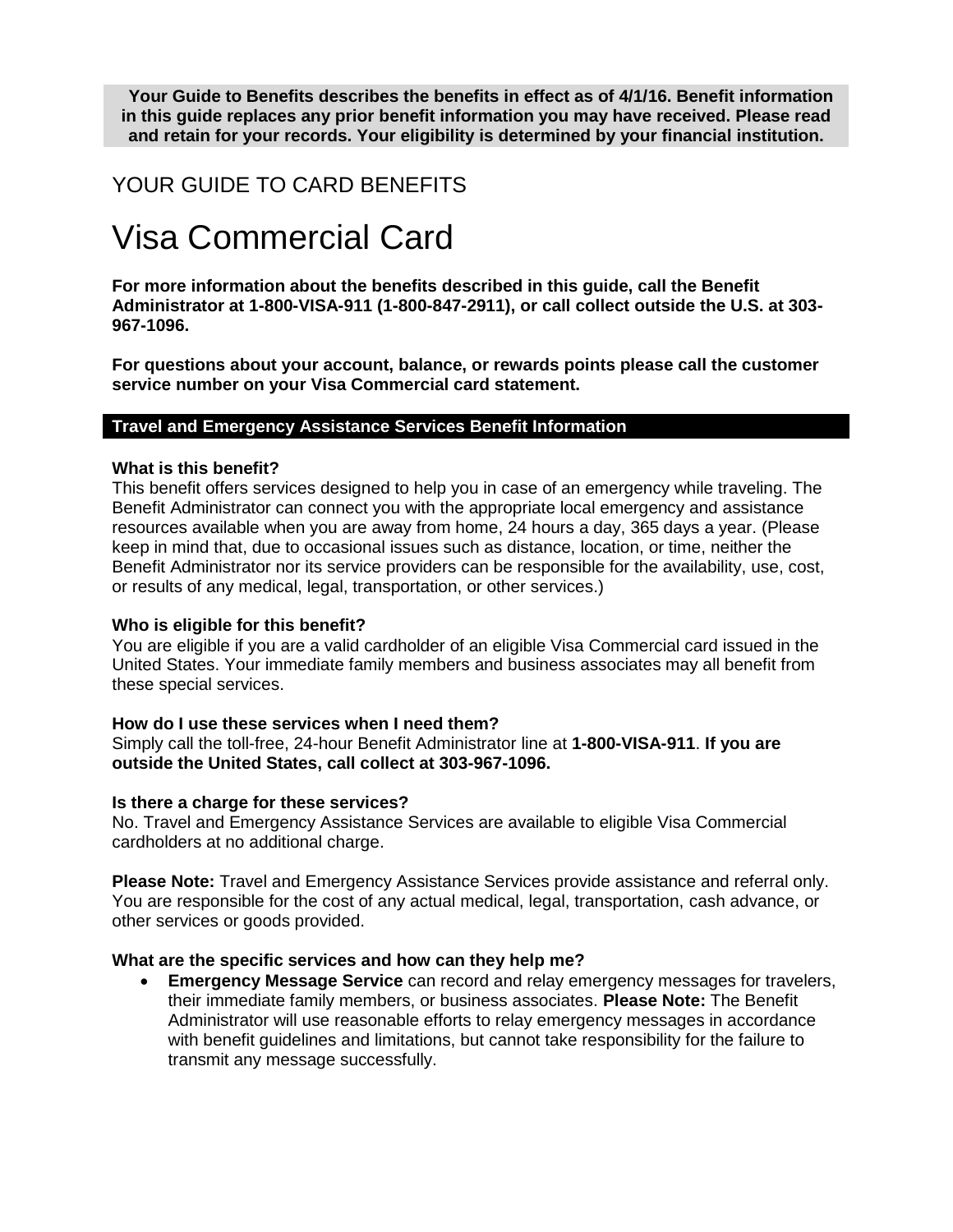- **Medical Referral Assistance** provides medical referral, monitoring, and follow-up. The Benefit Administrator can give you names of local English-speaking doctors, dentists, and hospitals; assign a doctor to consult by phone with local medical personnel, if necessary, to monitor your condition; keep in contact with your family, and provide continuing liaison; and help you arrange medical payments from your Visa or personal account. **Please Note:** All costs are your responsibility**.**
- **Legal Referral Assistance** can arrange contact with English-speaking attorneys and U.S. embassies and consulates if you're detained by local authorities, have a car accident, or need legal assistance. In addition, the Benefit Administrator can coordinate bail payment through a transfer of funds from your Visa or personal account. The Benefit Administrator can also follow up to make sure bail has been properly handled. **Please Note:** All costs are your responsibility.
- **Emergency Transportation Assistance** can help you make all the necessary arrangements for emergency transportation home or to the nearest medical facility. This includes arranging to bring your business associates home and helping you stay in contact with family members or employers during the emergency. In the case of a death, the Benefit Administrator can make arrangements to repatriate the remains. **Please Note:** All costs are your responsibility.
- **Emergency Ticket Replacement** helps you through your carrier's lost ticket reimbursement process and assists in the delivery of a replacement ticket to you should you lose your ticket. **Please Note:** All costs are your responsibility.
- **Lost Luggage Locator Service** can help you through the common carrier's claim procedures or can arrange shipment of replacement items if an airline or common carrier loses your checked luggage. **Please Note:** You are responsible for the cost of any replacement items shipped to you.
- **Emergency Translation Service** provides telephone assistance in all major languages and helps find local interpreters, if available, when you need more extensive assistance. **Please Note:** All costs are your responsibility.
- **Prescription Assistance and Valuable Document Delivery Arrangements** can help you fill or replace prescriptions, subject to local laws, and can arrange pickup and delivery of prescriptions filled for you at local pharmacies. It can also help transport critical documents that you may have left at your business or elsewhere. **Please Note:** All costs are your responsibility.
- **Pre-Trip Assistance** can give you information on your destination before you leave such as ATM locations, currency exchange rates, weather reports, health precautions, necessary immunizations, and required passport visas.

# **ADDITIONAL PROVISIONS FOR TRAVEL AND EMERGENCY ASSISTANCE SERVICES**

The benefit described in this Guide to Benefits will not apply to Visa Commercial cardholders whose accounts have been suspended or canceled. The terms and conditions contained in this Guide to Benefits may be modified by subsequent endorsements. Modifications to the terms and conditions may be provided via additional Guide to Benefits mailings, statement inserts, or statement messages.

FORM #VTEASB – 2013 (04/16) TEAS-CG

**Please Note: In this document, "Visa card" refers to Visa Corporate, Visa Fleet, Visa Meetings, Visa Purchasing, or any combination of these products (Visa Commercial).**

## **Auto Rental Collision Damage Waiver Benefit Information**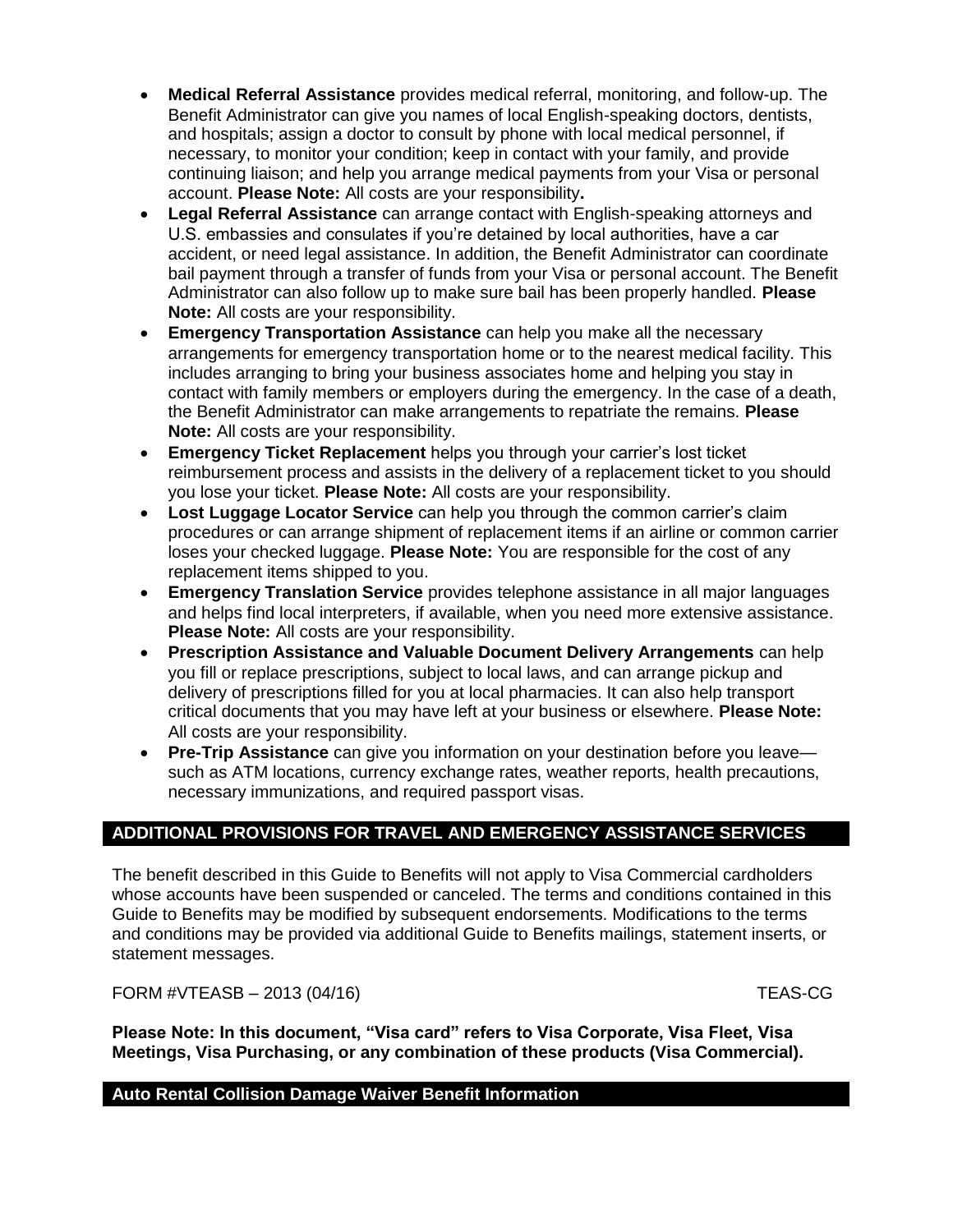# **What is the Auto Rental Collision Damage Waiver ("Auto Rental CDW") benefit?**

The Auto Rental CDW benefit offers coverage for automobile rentals made with your Visa Commercial card. The benefit provides reimbursement (subject to the terms and conditions) for damage due to collision or theft up to the actual cash value of most rental vehicles.

#### **Who is eligible for this benefit?**

You are eligible if your name is embossed on an eligible Visa Commercial card issued in the United States or if you are authorized by your company to rent an eligible vehicle using the company's eligible Visa account, as long the rental is purchased entirely with the Visa account ("Authorized User"). Only you, as the primary renter of the vehicle, and any additional drivers permitted by the auto rental agreement are covered.

#### **What losses are covered?**

Covered losses are those due to theft or collision that occurs while the rental vehicle is in the control of the person authorized by the rental agreement to operate the vehicle. Coverage ends when the auto rental company re-assumes control of the vehicle. Covered losses include:

- Physical damage and/or theft of the covered rental vehicle
- Valid loss-of-use charges from the auto rental company
- Reasonable and customary charges to tow the vehicle to the nearest qualified repair facility

**Please Note:** This benefit only covers vehicle rental periods that do not exceed or are not intended to exceed thirty-one (31) consecutive days.

#### **How does this coverage work with other insurance?**

If the vehicle rental is for commercial and/or business purposes, your Auto Rental CDW benefit acts as primary coverage, and you may be reimbursed for up to the actual cash value of the vehicle.

If the vehicle rental is for personal reasons, this benefit is secondary coverage, supplemental to your personal automobile insurance, meaning you may only be reimbursed for the amount of your personal insurance deductible or other charges, including valid administrative and loss-ofuse charges not covered under your personal insurance policy.

#### **What types of rental vehicles are not covered?**

Though most private passenger automobiles, minivans, and sport utility vehicles are eligible for coverage, the following vehicles are not covered: expensive, exotic, and antique automobiles; cargo vans; certain vans; vehicles that have an open cargo bed; trucks; motorcycles, mopeds, and motorbikes; limousines; and recreational vehicles.

- **Examples of excluded expensive or exotic automobiles include**: the Aston Martin, Bentley, Bricklin, Daimler, DeLorean, Excalibur, Ferrari, Jensen, Lamborghini, Lotus, Maserati, Porsche, and Rolls Royce. However, selected models of BMW, Mercedes-Benz, Cadillac, and Lincoln are covered.
- **An antique automobile** is defined as any vehicle over twenty (20) years old or any vehicle that has not been manufactured for ten (10) years or more.
- **Vans are not covered**, with the exception of those manufactured and designed specifically as small group transportation vehicles (for a maximum of nine (9) people, including the driver).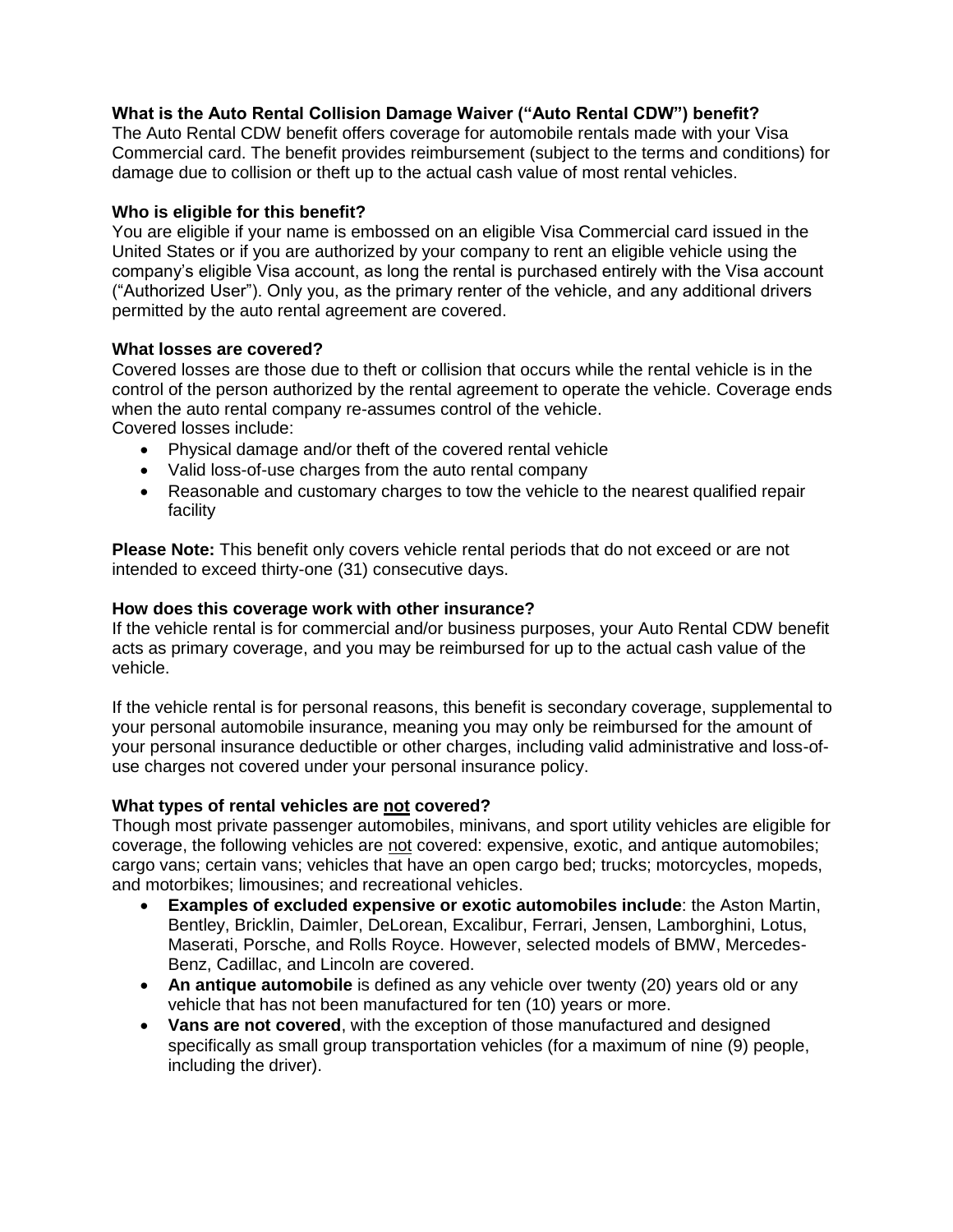#### **For questions about a specific vehicle, call the Benefit Administrator at 1-800-VISA-911. Outside the United States, call collect at 303-967-1096.**

# **What else is not covered?**

- Any obligations you assume under an agreement with another party that relates to the auto rental (e.g., agreements with your employer, the auto rental company, your personal insurance carrier, etc.)
- Any violation of the auto rental agreement or this benefit
- Injury of anyone, or damage to anything inside or outside the rental vehicle
- Loss or theft of personal belongings
- Personal liability
- Expenses assumed, waived, or paid by the auto rental company or its insurer
- Cost of any insurance or collision damage waiver offered by or purchased through the auto rental company
- Expenses reimbursable by your insurer, employer, or employer's insurance
- Depreciation of the rental vehicle caused by the incident including, but not limited to, "diminished value"
- Theft or damage due to intentional acts, or due to the driver(s) being under the influence of alcohol, intoxicants, or drugs, or due to contraband or illegal activities
- Wear and tear, gradual deterioration, or mechanical breakdown
- Items not installed by the original manufacturer
- Damage due to off-road operation of the rental vehicle
- Theft or damage due to hostility of any kind (including, but not limited to, war, invasion, rebellion, insurrection, or terrorist activities)
- Confiscation by authorities
- Vehicles that do not meet the definition of covered vehicles
- Rental periods that either exceed or are intended to exceed thirty-one (31) consecutive days
- Leases and mini leases
- Theft or damage as a result of the authorized driver's and/or cardholder's lack of reasonable care in protecting the rental vehicle before and/or after damage occurs (for example, leaving the vehicle running while unattended)
- Theft or damage reported more than forty-five (45) days\* from the date of the incident
- Theft or damage for which a claim form has not been received within ninety (90) days\* from the date of the incident
- Theft or damage for which all required documentation has not been received within three hundred and sixty-five (365) days from the date of the incident
- Theft or damage from rental transactions that originated in Israel, Jamaica, the Republic of Ireland, or Northern Ireland

# **Where am I covered?**

This benefit is available in the United States and most foreign countries. **However, no benefit is provided for motor vehicles rented in Israel, Jamaica, the Republic of Ireland, or Northern Ireland.** Coverage is also unavailable where prohibited by law, by individual merchants or when you are in violation of the territory terms of the auto rental agreement. **Because regulations vary outside the United States, it is recommended you check with your auto rental company and the Benefit Administrator before you travel to make sure Auto Rental CDW will apply.**

**How do I make sure my Auto Rental CDW benefit is in effect?**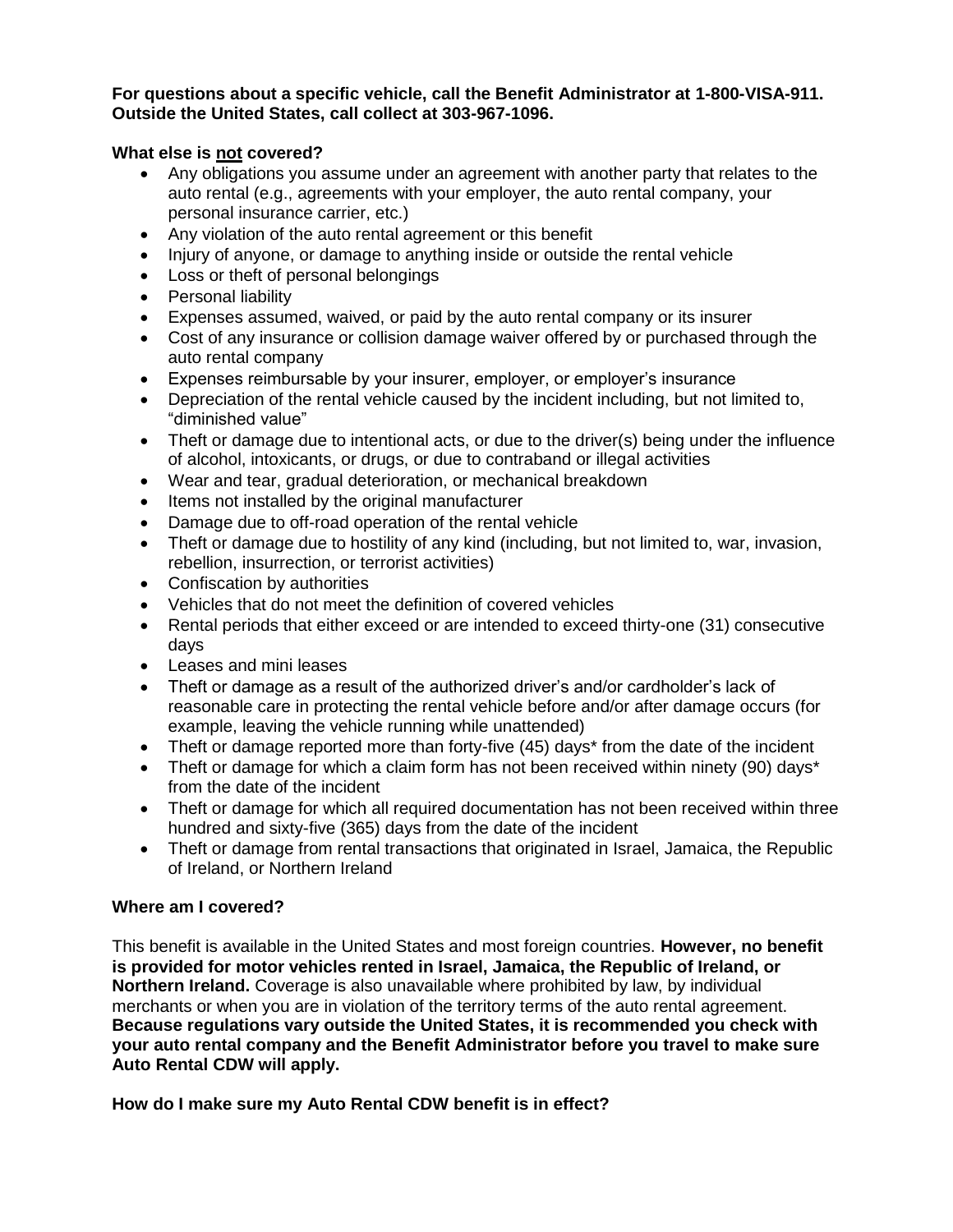To be sure you are covered, take the following steps when you rent a vehicle:

- 1. Initiate and complete the entire rental transaction with your eligible Visa Commercial card.
- 2. Decline the auto rental company's collision damage waiver (CDW/LDW) option or similar provision if offered to you.

Helpful tips:

- Be sure to check the rental vehicle for prior damage before leaving the rental lot.
- Review the vehicle rental agreement carefully to make sure you have declined the rental company's CDW/LDW option and are familiar with the terms and conditions of the agreement.

#### **What if the auto rental company insists that I purchase their insurance or collision damage waiver?**

Call the Benefit Administrator for help at **1-800-VISA-911**. **If you are outside the United States, call collect at 303-967-1096.**

#### **Filing an Auto Rental CDW Claim**

#### **What do I do if I have an accident or the rental vehicle is stolen?**

Immediately call the Benefit Administrator at **1-800-VISA-911** to report the theft or damage, regardless of whether your liability has been established. **If you are outside the United States, call collect at 303-967-1096.** The Benefit Administrator will answer any questions you or the auto rental company may have and will send you a claim form.

#### **When should I report an incident?**

**You should report theft or damage as soon as possible, but no later than forty-five (45) days\* from the date of the incident***.* The Benefit Administrator reserves the right to deny any claim that contains charges that would not have been included had the Benefit Administrator been notified before those expenses were incurred, so you are advised to notify the Benefit Administrator immediately after any incident.

**Please Note:** As the cardholder, you are responsible for reporting your claim to the Benefit Administrator immediately. Reporting an incident to any other party will not fulfill this obligation.

#### For faster filing, or to learn more about Auto Rental CDW, visit **www.eclaimsline.com**

#### **What do I need from the auto rental company in order to file a claim?**

At the time of the theft or damage, or when you return the rental vehicle, immediately ask the auto rental company for:

- A copy of the accident report form and claim document, which should indicate the costs you are responsible for and any amounts that have been paid toward the claim
- A copy of the initial and final auto rental agreement(s)
- A copy of the repair estimate and itemized repair bill
- Two (2) photographs of the damaged vehicle, if available
- A police report, if obtainable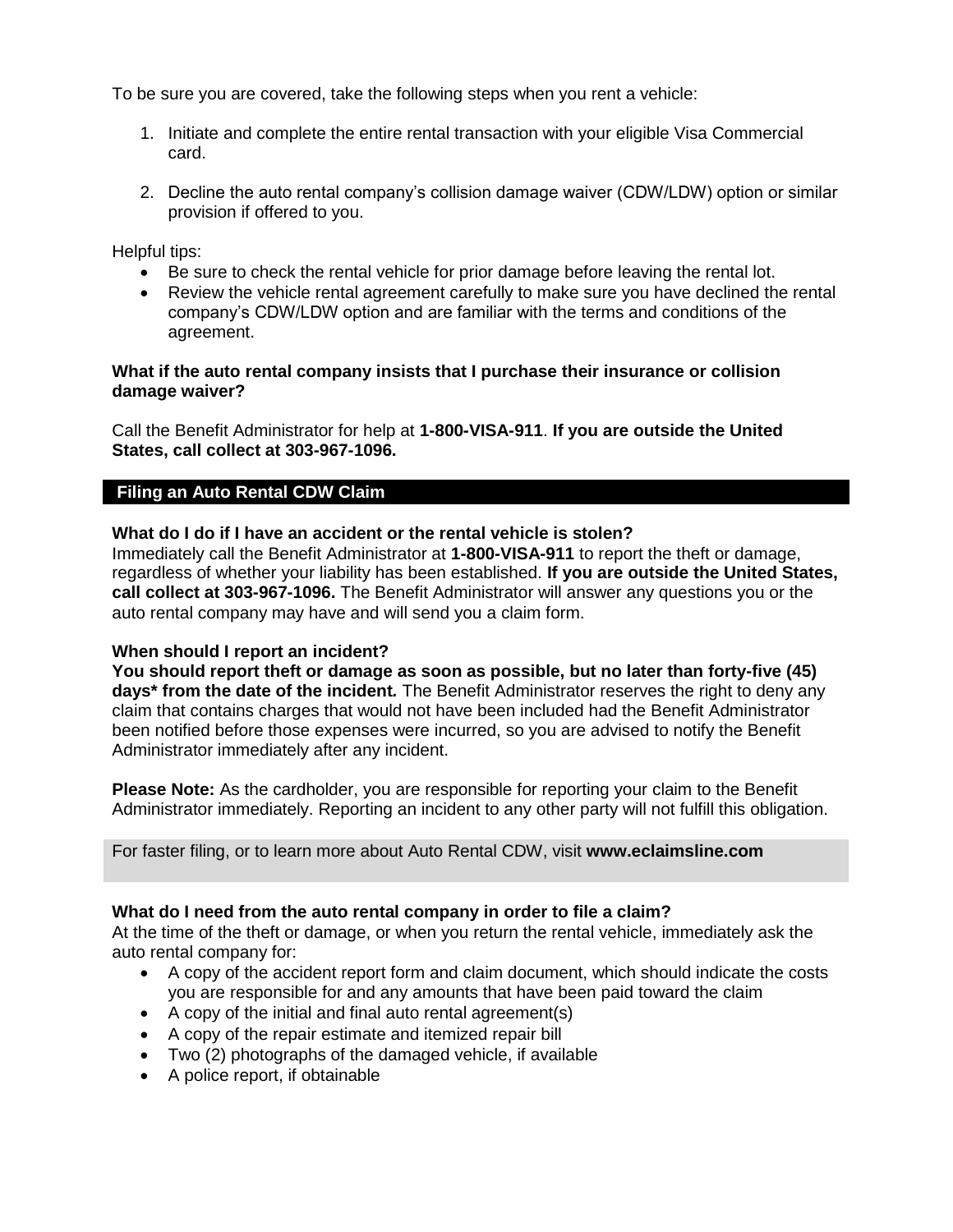# **What other documents do I submit to the Benefit Administrator?**

- The completed and signed Auto Rental CDW claim form. *Please Note: Your completed claim form must be postmarked within ninety (90) days\* of the date of theft or damage, even if all other required documentation is not yet available, or your claim may be denied.*
- A copy of your receipt or monthly billing statement as proof that the entire vehicle rental was charged and paid for with your eligible Visa Commercial card.
- A written confirmation from your employer that the rental was for business purposes.
- If the rental was for personal reasons, enclose a statement from your insurance carrier showing the costs for which you are responsible and any amounts that have been paid toward the claim. If you have no applicable insurance or reimbursement, a notarized statement of no insurance or reimbursement is required.
- A copy of the Declarations Page from your primary automobile insurance carrier if the rental was for personal reasons. "Declarations Page" means the document(s) in your insurance policy that lists names, coverages, limits, effective dates and deductibles.
- Any other documentation requested by the Benefit Administrator to substantiate the claim.

**Please Note:** All remaining documents must be postmarked within three hundred and sixty-five (365) days of the date of theft or damage. If you have difficulty obtaining the required documents within ninety (90) days\* of the date of theft or damage, submit the claim form with available documentation.

## **Do I have to do anything else?**

Usually there is nothing else you need to do. Typically, claims are finalized within fifteen (15) days after the Auto Rental CDW Benefit Administrator has received all documentation necessary to substantiate your claim.

After the Benefit Administrator has paid your claim, all your rights and remedies against any party in respect of this theft or damage will be transferred to the Benefit Administrator to the extent of the cost of payment made to you. You must give the Benefit Administrator all assistance as may reasonably be required to secure all rights and remedies.

\* Not applicable to residents of certain states.

# **ADDITIONAL PROVISIONS FOR AUTO RENTAL CDW**

You must make every effort that would be made by a reasonable and prudent person to protect the rental vehicle from theft or damage. This provision will not be unreasonably applied to avoid claims.

If you make any claim knowing it to be false or fraudulent in any respect, including, but not limited to, the cost of repair services, no coverage shall exist for such claim and your benefits may be canceled. Each Authorized User and/or cardholder agrees that representations regarding claims will be accurate and complete. Any and all relevant provisions shall be void in any case of fraud, intentional concealment, or misrepresentation of material fact.

Once you report an occurrence, a claim file will be opened and shall remain open for six (6) months from the date of the incident/occurrence. No payment will be made on a claim that is not completely substantiated in the manner required by the Benefit Administrator within twelve (12) months of the date of the incident/occurrence.

No legal action for a claim may be brought against the Provider until sixty (60) days after the Provider receives Proof of Loss. After the expiration of three (3) years from the time written Proof of Loss was to be provided, no action shall be brought to recover on this benefit. Further,